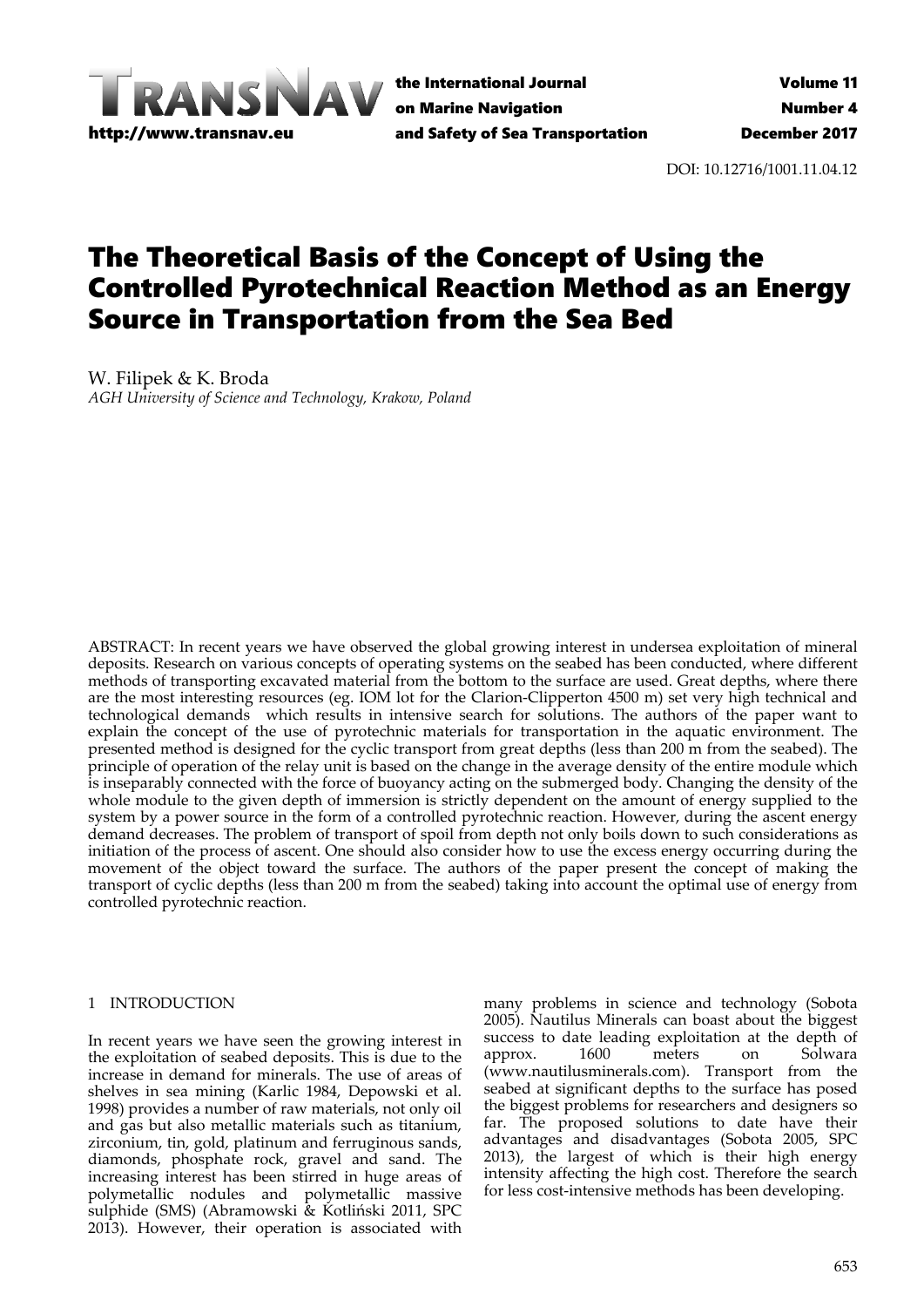The authors proposed the implementation of a new method which involves the use of pyrotechnics as a source of energy in transport from the seabed at significant depths and presented its theoretical aspects and also carried out experiments (Filipek & Broda, 2016, 2017). Both the depth which can be used in this method and determination of the energy required for transport were shown, depending on the density of the transported material (output). Control methods for pyrotechnic reaction were also proposed. The results confirmed the possibility of the use of pyrotechnic materials for the transportation from significant depths.

In the article the authors compare three concepts for the transport of excavated material from the seabed in terms of energy demand.

Considering the first concept, we are estimating what amount of energy is needed to pull the load from a certain depth to the surface. In the next concept, based on hydraulic transport, we define minimum energy guaranteeing the output mining from the seabed. In discussing the third concept, based on the use of controlled pyrotechnic reaction as a source of energy for transport from the seabed, we focus on the comparison of the method of transportation with the previous energy conditions in order to determine its suitability.

In our deliberations, the benchmark is  $E_p$  potential energy. For greater transparency of considerations relating to the first and second concept, we assume that every transported load of *m* mass and *V* volume, can be replaced with the theoretical sphere of *r* radius of the same weight and volume and  $\rho$  density.

# 2 DETERMINATION OF THE MINIMUM ENERGY REQUIRED TO PULL THE LOAD FROM H DEPTH.

In our deliberations we skip rope impact on movement issues. We assume that the load (output and the container) has the shape of a sphere of *r* radius. The average density of the transported cargo is  $\rho$ , and the density of the surrounding fluid load is  $\rho_{P}$ . We are considering mining (transport) of cargo from *H* depth. The extracted load (emerging) out of this depth of  $v$  velocity is affected by  $\vec{F}_v$  resistance force of movement in liquid and the *Q* power being the difference in the weight of *Qc* load and buoyancy *Qw* (1).

$$
Q = Q_c - Q_w = mg - V \rho_p g = (\rho - \rho_p)gV
$$
 (1)

Since we have assumed the spherical shape of the load  $-V = \frac{3}{4} \pi r^3$ . Therefore:

$$
Q = \frac{4}{3}\pi(\rho - \rho_p)gr^3
$$
 (2)

As the load moves towards the surface in the liquid of significant density, we should take into account the resistance to motion which, for an object moving in a liquid *v* velocity, can be represented in general form (Roberson &Crowe 1995, Tuliszka 1980, Duckworth 1977) (3)

$$
F_v = C_x \frac{\rho_p v^2}{2} S = C_x \frac{\rho_p v^2}{2} \pi r^2
$$
 (3)

Where *Cx* means drag coefficient. The situation above is shown schematically in Figure 1.



Figure 1. Distribution of forces acting on the extracted load from *H* depth

The amount of energy required for the ascent of the object at the given depth to the surface without the impact of the rope is marked for the first method with *E1*. This energy is equal to the sum of the *Ep* potential energy and the energy associated with *Ev* movement:

$$
E_1 = E_p + E_v \tag{4}
$$

*Ep* potential energy in accordance with generally known equation is equal to the product of the force and the distance. According to this:

$$
E_p = QH = \frac{4}{3}\pi(\rho - \rho_p)gHr^3\tag{5}
$$

And *Ev* – related energy amounts to

$$
E_{v} = F_{v}H = C_{x} \frac{\rho_{p} v^{2}}{2} \pi H r^{2}
$$
 (6)

In sum for  $E_1$  (7)

$$
E_1 = E_p + E_v = \frac{4}{3}\pi(\rho - \rho_p)gHr^3 + C_x \frac{\rho_p v^2}{2}\pi Hr^2 =
$$
  
=  $\pi Hr^2 \left[ \frac{4}{3}(\rho - \rho_p)gr + C_x \frac{\rho_p v^2}{2} \right]$  (7)

An interesting finding, according to the authors, is what constitutes the ratio of the energy associated with  $E_v$  movement to  $E_p$  potential energy. It should be noted that the potential energy is always the same for the depth and density of the fluid, and the energy associated with the movement depends on the velocity and this is the only type of energy that we can control (velocity change), and it has an impact on transport costs. This ratio takes the following form: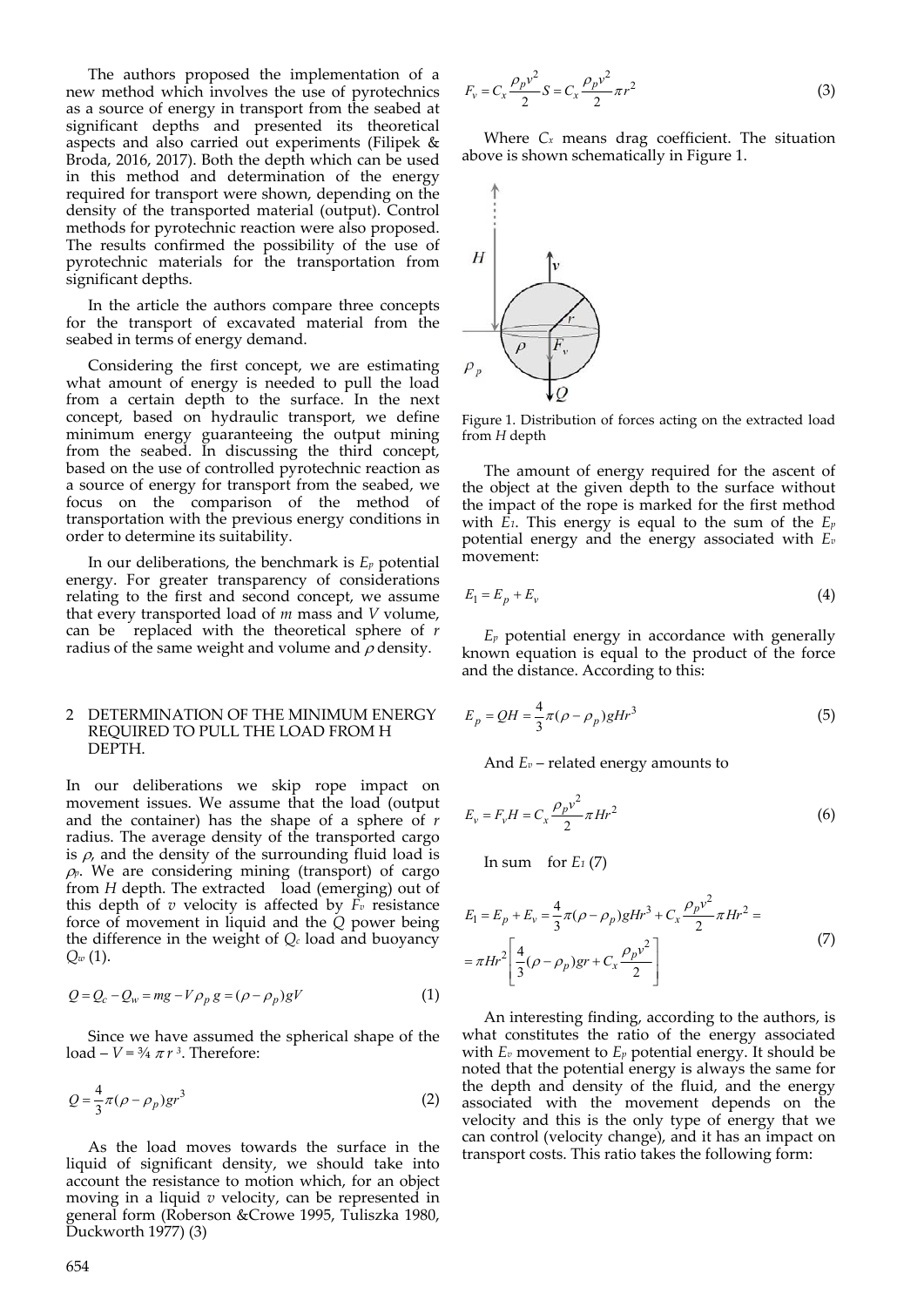$$
\frac{E_v}{E_p} = \frac{C_x \frac{\rho_p v^2}{2} \pi H r^2}{\frac{4}{3} \pi (\rho - \rho_p) g H r^3} = \frac{3}{8} \frac{C_x}{g} \frac{\rho_p}{\rho - \rho_p} \frac{v^2}{r} = C v^2
$$
(8)

where:  $C = \frac{3}{8} \frac{C_x}{g} \frac{\rho_p}{\rho - \rho_n} \frac{1}{r}$  $\frac{p}{x}$  *p p*  $C = \frac{3}{8} \frac{C_x}{g} \frac{\rho_p}{\rho - \rho_n} \frac{1}{r}$  $=\frac{3}{8}\frac{C_x}{g}\frac{\rho_p}{\rho-\rho}$ 

After transformation of (8) we obtain:

$$
E_v = CE_p v^2 \tag{9}
$$

Substituting the above equation in (4) formula, we obtain:

$$
E_1 = E_p + CE_p v^2 = E_p (1 + Cv^2)
$$
\n(10)

From the above equation it can be concluded that the total energy  $E_1$  is the square function of  $v$  velocity of the transported load.

# 3 DETERMINATION OF MINIMUM ENERGY GUARANTEEING THAT THE LOAD WILL BE TRANSPORTED IN THE MOVING FLUID

The starting point for our consideration is to determine the minimum fluid *vp* velocity at which you we can balance the transported weight adopted in line with the shape of a sphere.

In our discussion, we assume also that the sphere does not move or  $v = 0$  (equilibrium). Under this assumption,  $F_v$  resistance movement in the fluid will be directed against *Q* force. This situation is presented in Figure 2.



Figure 2. The distribution of forces acting on the stationary load in a moving fluid.

In the case in question when  $v = 0$  forces  $Q$  and  $F_v$ must be equal. Thus:

$$
Q = F_v \tag{11}
$$

After substituting (2) and (3) values for  $v_p$  velocity we obtain:

$$
\frac{4}{3}\pi(\rho - \rho_p)gr^3 = C_x \frac{\rho_p v_p^2}{2} \pi r^2
$$
\n(12)

From this equations we determine the desired *vp* velocity of the liquid:

$$
v_p^2 = \frac{8}{3} \frac{g}{C_x} \frac{\rho - \rho_p}{\rho_p} r \tag{13}
$$

In order to check the accuracy of our considerations, we calculate *Ev* equations (for *vp* velocity), which is marked as *Evp* to *Ep*. For the case when  $v = 0$  this equations should constitute 1. Therefore:

$$
\frac{E_{\nu_p}}{E_p} = \frac{C_x \frac{\rho_p v_p^2}{2} \pi H r^2}{\frac{4}{3} \pi (\rho - \rho_p) g H r^3} = \frac{3}{8} \frac{C_x}{g} \frac{\rho_p}{\rho - \rho_p} \frac{v_p^2}{r}
$$
(14)

Substituting the following equation (13) into the formula below we obtain:

$$
\frac{E_{\nu_p}}{E_p} = \frac{3}{8} \frac{C_x}{g} \frac{\rho_p}{\rho - \rho_p} \frac{1}{r} \frac{8}{3} \frac{g}{C_x} \frac{\rho - \rho_p}{\rho_p} r = \frac{1}{1} = 1
$$
\n(15)

In this way we may conclude the correctness of our reasoning.

In the next step we will move the load inside the pipe of *R* radius and *H* length (height), wherein the load is transported to the surface. Velocity of the fluid in the pipeline is  $v_p$  and the density  $\rho_p$ . Figure 3 shows this case.



Figure 3. Spherical load within the pipeline, wherein the fluid is moving at a speed  $v_p$  in a state of equilibrium.

Let us consider the above case where the forces *Q* and *Fv* are equal, i.e., load is at rest (rate of load ascent  $v = 0$ ). In our deliberations we have to take into account the energy needed to impart *vp* velocity for the fluid in the pipeline and the energy loss line. We do not take into account the local loss, which actually occurs because we consider the simplest case of a simple pipeline. In fact, due to the omitted loss, local energy demand will be far greater. Starting from Hagen‐Poisseuille equation (Roberson & Crowe 1995, Tuliszka 1980, Duckworth 1977), we determine the linear losses (in the form of pressure loss):

$$
\Delta p_L = \lambda \frac{H}{2R} \frac{\rho_p v_p^2}{2} \tag{16}
$$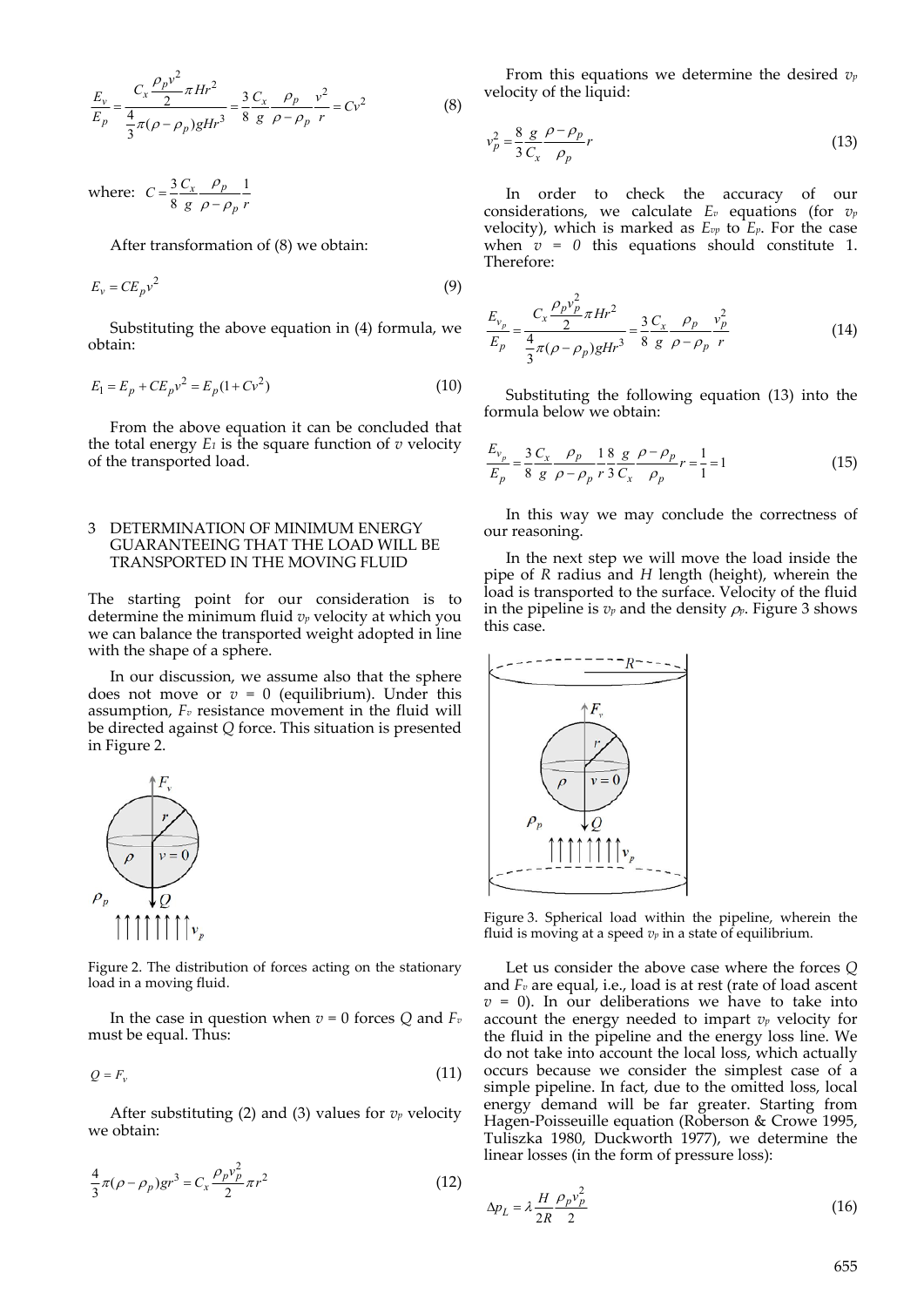Thus *Es* loss energy equals:

$$
E_s = \Delta p_L V \tag{17}
$$

where *V* is the volume of liquid flowing at *vp* through the perpendicular section of the pipeline of *R* radius and in *t* time. Thus

$$
V = \pi R^2 v_p t \tag{18}
$$

whereas flow time can be determined in a simple equation  $t=H/v_p$ . After substitution we obtain:

$$
V = \pi R^2 v_p \frac{H}{v_p} = \pi R^2 H \tag{19}
$$

Finally, loss energy will amount to

$$
E_s = \lambda \frac{H}{2R} \frac{\rho_p v_p^2}{2} \pi R^2 H = \lambda \pi \frac{H^2}{4} \rho_p v_p^2
$$
 (20)

Total energy *E2* required that the load is in a steady state  $(v = 0)$  is the sum of the energies  $E_s$  and loss of kinetic energy  $E_k$  liquid

$$
E_2 = E_s + E_k \tag{21}
$$

After substituting (20) equation to the formula above and the known equation for kinetic energy we obtain

$$
E_2 = \Delta p_L V + \frac{\rho_p v_p^2}{2} V = \pi R^2 H \frac{\rho_p v_p^2}{2} \left(\lambda \frac{H}{2R} + 1\right)
$$
(22)

Substituting equation (13) to the formula above we obtain:

$$
E_2 = \pi R^2 H \frac{\rho_p}{2} \left( \lambda \frac{H}{2R} + 1 \right) \frac{8}{3} \frac{g}{C_x} \frac{\rho - \rho_p}{\rho_p} r =
$$
  

$$
= \frac{4}{3} \frac{\pi R^2 Hg}{C_x} (\rho - \rho_p) \left( \lambda \frac{H}{2R} + 1 \right) r
$$
 (23)

Comparing the resultant energy dependence of the potential energy required to transport the load (5), we obtain the equation:

$$
\frac{E_2}{E_p} = \frac{\frac{4}{3} \frac{\pi R^2 Hg}{C_x} (\rho - \rho_p) \left(\lambda \frac{H}{2R} + 1\right) r}{\frac{4}{3} \pi (\rho - \rho_p) g H r^3} = \frac{1}{C_x} \frac{R^2}{r^2} \left(\lambda \frac{H}{2R} + 1\right) \tag{24}
$$

Comparing the parameters appearing in the formula above, we conclude that this ratio will always assume the value greater than 1 and thus the total energy needed to maintain the load at steady state is always greater than the potential energy.

# 4 THE CONCEPT OF OPTIMIZING THE USE OF ENERGY FROM THE CONTROLLED PYROTECHNIC REACTION IN TRANSPORT FROM THE SEABED.

In our paper (Filipek & Broda 2016) we demonstrated that the description of the pressure distribution as a function of depth is virtually impossible without the knowledge of the local change of the density of liquids with the altitude and the local changes in the gravitational acceleration of depth. Therefore, we assumed that the pressure of 1 bar corresponds to the pressure of 10 m of water column (0.1 MPa). Or

$$
1[bar] \approx 10 \, mH_2O \approx 10^5[\text{Pa}] = 0,1[\text{MPa}]
$$
  
100[bar] \approx 1 kmH\_2O \approx 10^7[\text{Pa}] = 10[\text{MPa}] (25)

From the considerations set out in the papers (Filipek & Broda, 2016, 2017) it turns out that in the case of using a controlled pyrotechnic reaction as a source of energy for transport from the seabed, two main reaction products emerge, namely carbon dioxide and nitrogen. Due to the low pressure of condensation (e.g. at as low pressure as 4 MPa at temperature of 4 °C (277 K), which corresponds to the pressure at depth of 400 m, carbon dioxide is transformed from a gas to liquid) we can therefore regard it as an adverse reaction product which should be eliminated. At pressures above 22 MPa (which corresponds to the depth of 2200 m), the density of the liquid CO2 is greater than the density of water. Accordingly, the  $CO<sub>2</sub>$  as the reaction product became a negative ballast.

Let us assume that in further consideration the working medium will be pure nitrogen at a temperature equal to the temperature of the surrounding fluid. This does not mean that our concept of cyclic transport of CO2 will not be included as a working medium. Works on the solution to this problem are underway and the results will be the subject of subsequent publications. In further discussion, in order to determine the hydrostatic pressure and medium density ρp, where the transport takes place we adopted clean water. Justification for the choice were presented in the paper (Filipek & Broda 2016). Graphs of the density of water, carbon dioxide and nitrogen pressure (hydrostatic pressure), temperature of  $4 \text{°C}$  (277 K) are shown in Figure 4.



Figure 4. The dependence of H<sub>2</sub>O, CO<sub>2</sub> and N<sub>2</sub> density on pressure (based on data from the pressure http://www.peacesoftware.de/ einigewerte/einigewerte\_e.html).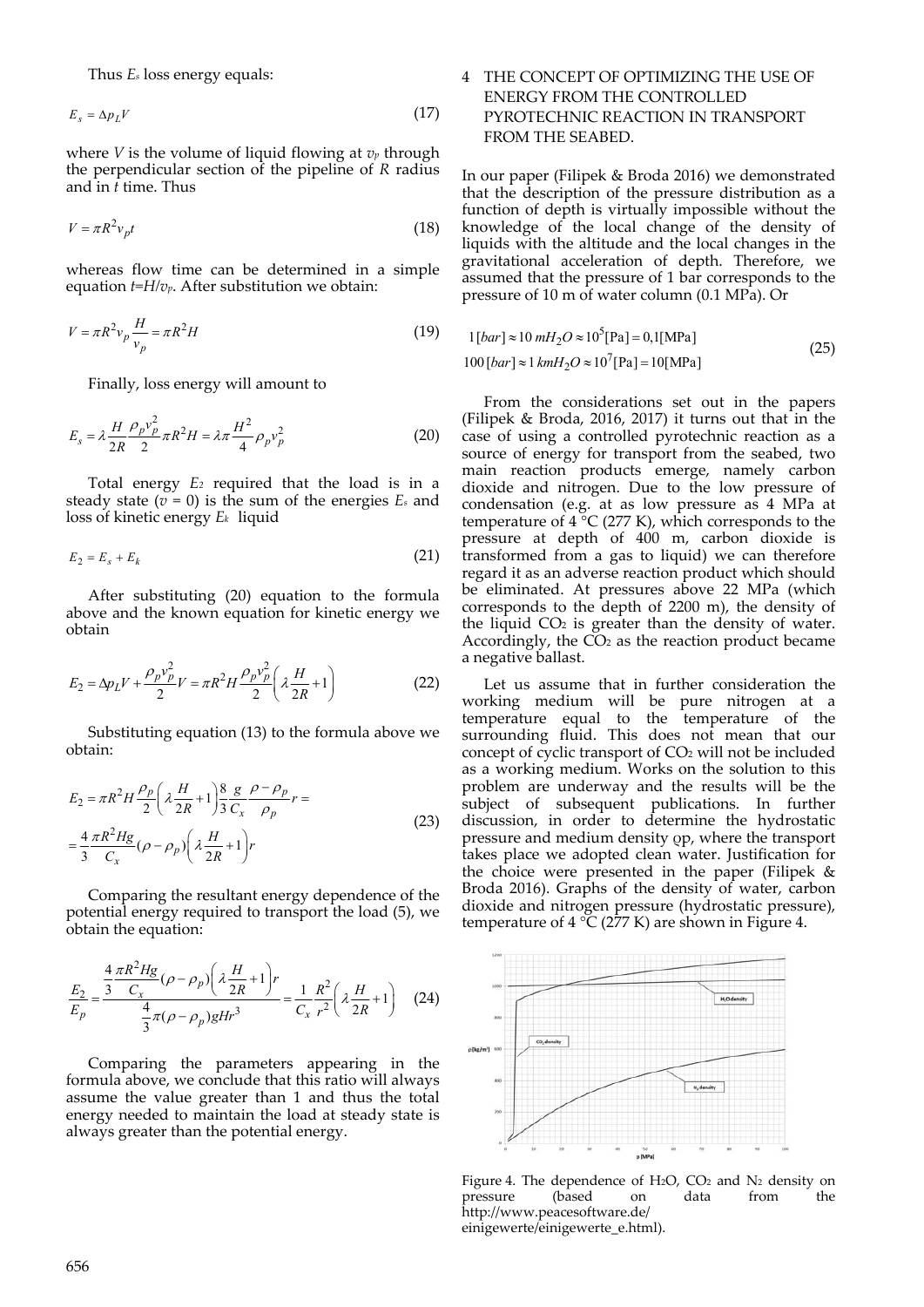The article (Filipek & Broda, 2016) introduced the equation (26) determining the ratio of the total energy to potential energy in relation to the concept of using a controlled pyrotechnic reaction as a source of energy for transport from the seabed:

$$
\delta = \frac{E_3}{E_p} = \frac{\rho_p}{\rho_p - \rho_\alpha} \tag{26}
$$

wherein in our discussion  $\rho_{\alpha}$  is the density of the controlled pyrotechnic reaction cooled to ambient fluid. In view of the above described assumptions, *ρα* is therefore density of nitrogen at a given pressure (hydrostatic pressure) and at a given temperature. The above relationship as function of pressure is shown in Figure 5.



Figure 5. Relationship of total energy *E3* to the potential energy *Ep* to *p* pressure for nitrogen as the working medium.

In our concept, in order to retrieve the load of *V* volume and *ρ* density, we should generate *Qw* buoyancy by creating *V<sup>α</sup>* volume and *ρα* density as the result of the controlled pyrotechnic reaction. The desired *Vα* volume can be derived from the equation (Filipek & Broda, 2016):

$$
V_{\alpha} = V \frac{\rho - \rho_p}{\rho_p - \rho_{\alpha}}
$$
\n(27)

In fact, *V<sup>α</sup>* value is closely related to depth, and hence to the hydrostatic pressure. Due to this fact, more correct form of (27) equation is (28)

$$
V_{\alpha}(p) = V \frac{\rho - \rho_p(p)}{\rho_p(p) - \rho_{\alpha}(p)}
$$
\n(28)

During the ascent the difference between inner and outer pressure increases. In order to achieve these pressures to compensate, the excess nitrogen must be dissipated or we have to increase the volume occupied by nitrogen proportionately to the increase of hydrostatic pressure. Consequently, the density of nitrogen will change (decrease) resulting in an increase in *Qw* buoyancy. Due to the increasing buoyancy, the load amount can be increased. Let us consider a case in which  $V_{\alpha}$  generated at a given depth is not changed during the ascent. Assume that at a given depth from which we begin to consider the process of load transport the volume amounts to *V =*  $\bar{V}$ *o*. In addition, we assume that the volume  $V_a(p)$ 

generated at a given depth amounts to  $V_\alpha$  and  $\rho_p(p)$  =  $\rho_{\text{po}}$  and  $\rho_{\alpha}(p) = \rho_{\alpha}$ . Rearranging (28) equation, we obtain the following:

$$
V(p) = V_{\alpha} \frac{\rho_p(p) - \rho_{\alpha}(p)}{\rho - \rho_p(p)}\tag{29}
$$

Therefore, the increase in buoyancy generates the possibility of increasing the amount of the transported load of  $\rho$  density by additional  $\Delta V$ volume. Having included the above variables we obtain the following

$$
\Delta V = V(p) - V_o = V_\alpha \frac{\rho_p(p) - \rho_\alpha(p)}{\rho - \rho_p(p)} - V_\alpha \frac{\rho_{po} - \rho_{\alpha o}}{\rho - \rho_{po}}
$$
(30)

Calculating  $\Delta V/V_0$  relationship, we obtain the following equation:

$$
\frac{\Delta V}{V_o} = \frac{\rho_p(p) - \rho_\alpha(p)}{\rho - \rho_p(p)} \frac{\rho - \rho_{po}}{\rho_{po} - \rho_{ao}} - 1
$$
\n(31)

Now imagine that the transport system consists of sequentially connected serial (vertical) equal transport elements. Let us consider what additional load our system can transport in relation to the adopted initial load of *Vo* volume. To do this, increases the volume of the individual elements of the transport system should be added, which we can express in the following equation:

$$
\chi = \sum \frac{\Delta V}{V_o} = \sum_{i} \left( \frac{\rho_p(i) - \rho_\alpha(i)}{\rho - \rho_p(i)} \frac{\rho - \rho_{po}}{\rho_{po} - \rho_{ao}} - 1 \right) =
$$
  
= 
$$
\int \left( \frac{\rho_p(i) - \rho_\alpha(i)}{\rho - \rho_p(i)} \frac{\rho - \rho_{po}}{\rho_{po} - \rho_{ao}} - 1 \right) di
$$
 (32)

The analytical solution of the above equation exists. The authors worked it out but because of a complicated form authors used in this case, the iterative method is applied, assuming that the lowermost part of the system is at a depth corresponding to the pressure of 100 MPa at a depth corresponding to the final pressure of 1 MPa. The individual elements of the transport system are spaced (vertically) with a distance corresponding to the pressure of 1 MPa.

The results are shown in the graph (Figure 6), assuming that  $\zeta = \frac{\rho}{\rho_p}$  where  $\rho_p$  is the density of the fluid at the surface. From the graph it is clear that the system has a large reserve of energy as such for example for  $\zeta = 2$  system it can also transport the 36times the volume of transported load in one *Vo* segment, of course, with the established intervals between the segments.

In the next step we will try to determine how much energy we are able to recover with the previously made assumptions.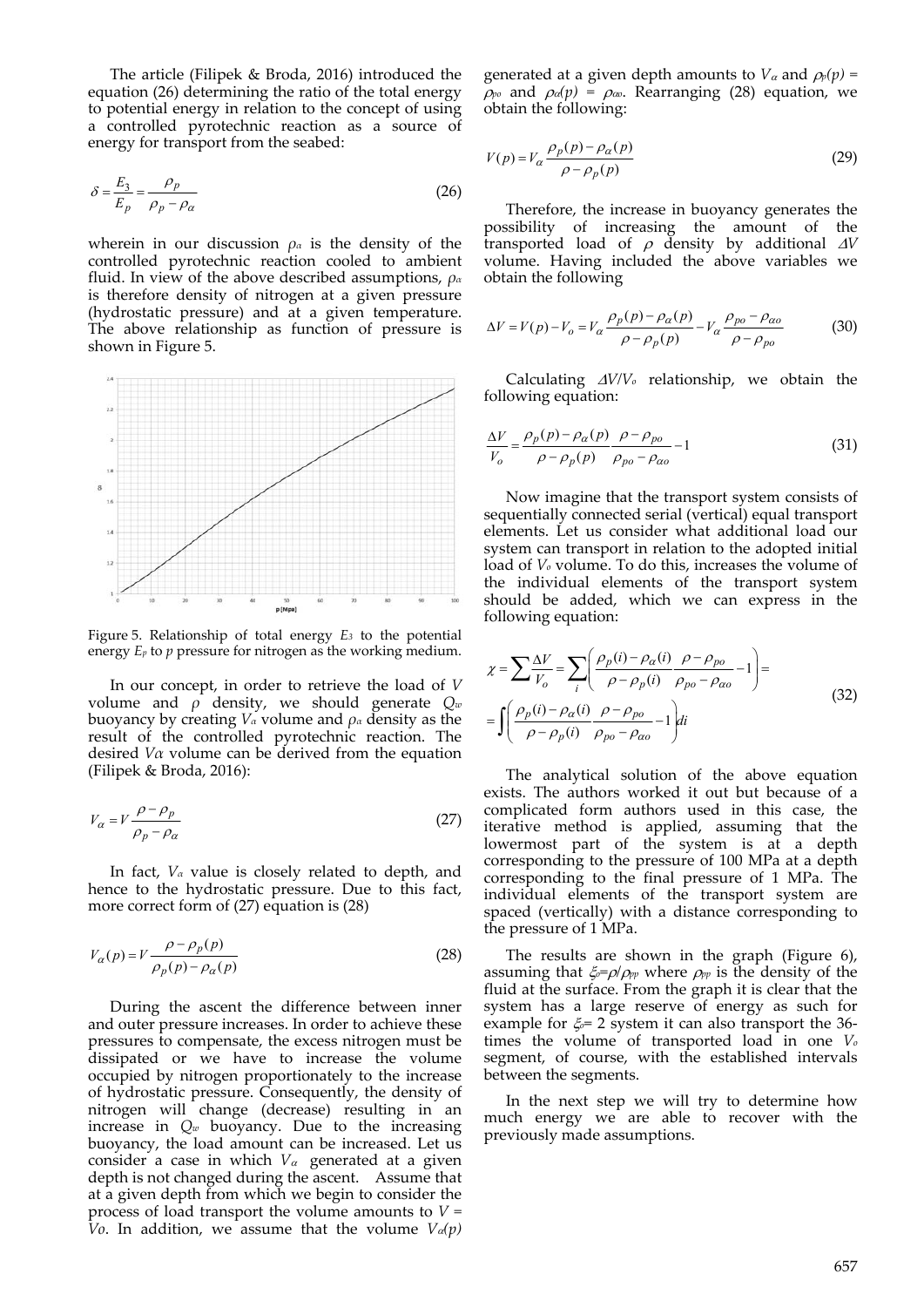

Figure 6. The relationship of the growth times of the transported  $V_0$  volume to density of transported  $\rho$  load in relation to  $\rho_{pp}$  fluid density at the surface.

Let us convert (26) into the following form:

$$
E_3 = E_p \frac{\rho_p}{\rho_p - \rho_\alpha} \tag{33}
$$

Where *Ep* potential Energy can be expressed with the following equation

$$
E_p = pV \frac{\rho - \rho_p}{\rho_p} \tag{34}
$$

which was derived in Filipek & Broda (2016). Substituting (34) into (33) we obtain

$$
E_3 = \frac{\rho - \rho_p}{\rho_p - \rho_\alpha} pV
$$
\n(35)

 $\Delta E$  energy increase resulting from  $\Delta V$  volume increase amounts to:

$$
\Delta E = p \Delta V \tag{36}
$$

Considering relation *E/E3* we obtain

$$
\frac{\Delta E}{E_3} = \left(\frac{\rho_p - \rho_\alpha}{\rho - \rho_p} \frac{\rho - \rho_{po}}{\rho_{po} - \rho_{ao}} - 1\right) \frac{\rho_p - \rho_\alpha}{\rho - \rho_p} \tag{37}
$$

For the whole transport system with the previous assumptions (37) equation takes the following form:

$$
\chi_E = \sum_i \frac{\Delta E(i)}{E_3(i)} = \left(\frac{\rho_p(i) - \rho_\alpha(i)}{\rho - \rho_p(i)} \frac{\rho - \rho_{po}}{\rho_{po} - \rho_{ao}} - 1\right) \frac{\rho_p(i) - \rho_\alpha(i)}{\rho - \rho_p(i)} \tag{38}
$$

On the basis of the equation we can compile a graph (Fig.7)



Figure 7. Relation of multiplicity factor to the related density of the  $\rho$  transported load to  $\rho_{pp}$  fluid density at the surface.

In the graph we can clearly observe the extremum. The optimal energetic status of the system corresponds to this extremum.

#### 5 CONCLUSION

In this paper, considering energy demand in the three concepts of output transport from the seabed, the authors adopted in fact Newtonʹs first law as a point of reference: "if the body does not act affected by external forces, or the forces are balanced, the body remains at rest or moves with rectilinear uniform motion " which is the development of the Galileo's ideas (Halliday &Resnick 1978, Feynman 1963). He noted that if we remove the obstacles to the movement, it will no longer be necessary to support the movement by any force. Rectilinear uniform motion will be performed by itself, without any external help. Such movement is sometimes referred to as free movement. Such adoption of the reference point allows to determine energy demand, but from the physical point of view we have to take into consideration three different cases in fact although in each case operating forces are balanced. In the first case, considered transported load to be taken to the surface is held at a constant *v* velocity, therefore, according to Newtonʹs first law of motion the motion is rectilinear and uniform. In the second and third case the *v* velocity of the objects equals zero. As a result, theoretically considered object will never reach the surface. However, both these cases also substantially differ from each other physically. In the second case we have from the physical point of view the so called system of stable equilibrium (Halliday &Resnick 1978, Feynman 1963) and unless deliberately intended otherwise, the body is at rest.

In order to retrieve the transported object to the surface we must provide additional energy which will be greater than the value determined from the equation (23). While in the third case under consideration we have, from the physical point of view, the system of the so called unstable balance (Halliday &Resnick 1978, Feynman 1963). Slight deflection of the object in question from the point of equilibrium results in the freedom of movement without the need to provide additional energy. In order to compare these three concepts unambiguously